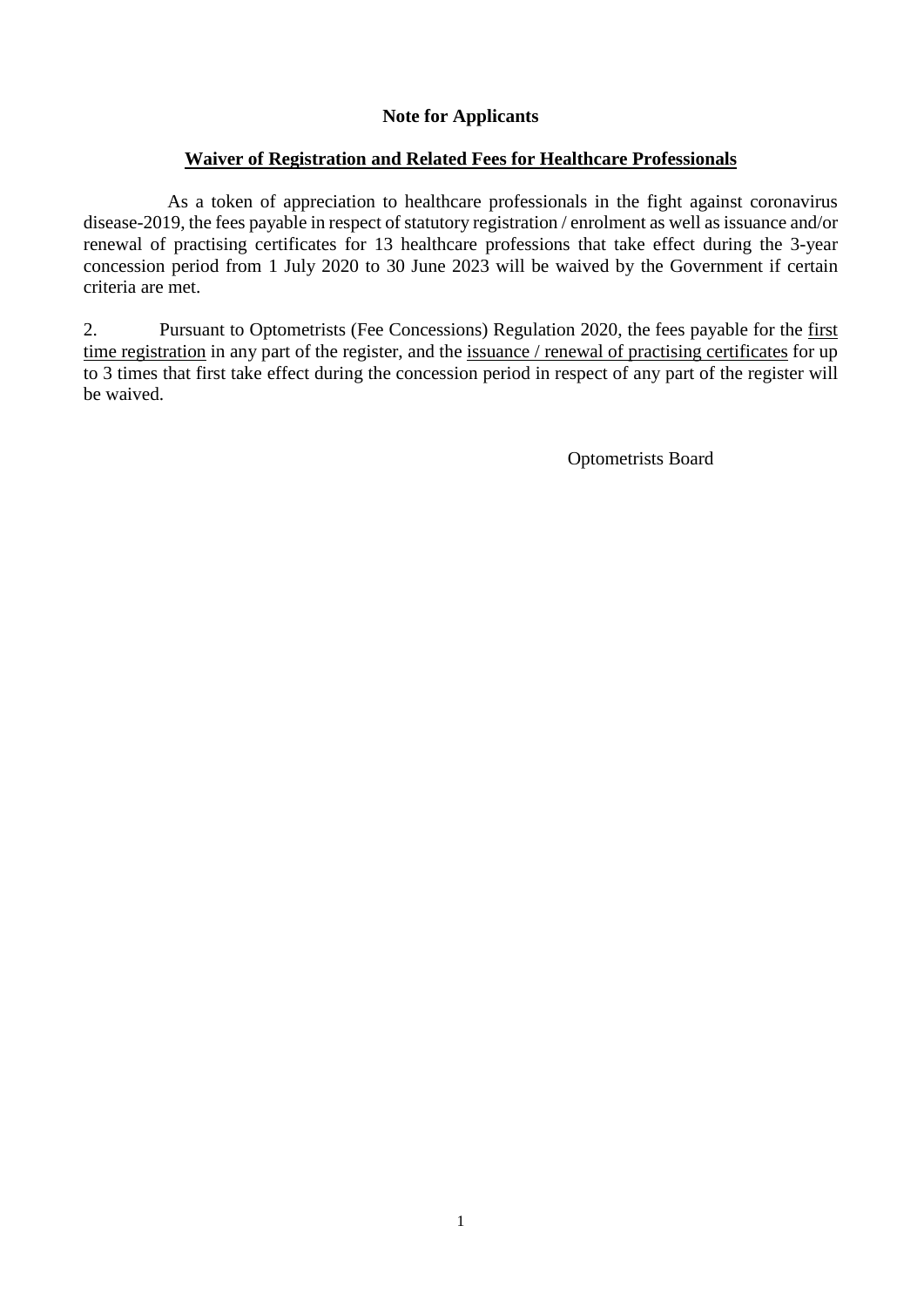# **SUPPLEMENTARY MEDICAL PROFESSIONS ORDINANCE (Chapter 359) OPTOMETRISTS (REGISTRATION AND DISCIPLINARY PROCEDURE) REGULATION Application for Registration as an Optometrist**

I of

(name in both English and Chinese)

being

(correspondence or home address in both English and Chinese)

qualified for registration under section 12(1)\**(a)/(b)/(c)* of the Supplementary Medical Professions Ordinance apply for registration as an optometrist and request that my name be placed on Part of the Register.

2. I hold the following qualifications (please state qualifications obtained in chronological order):

| Qualification | <b>Issuing Authority</b> | Date Issued |
|---------------|--------------------------|-------------|
|               |                          |             |
|               |                          |             |
|               |                          |             |
|               |                          |             |
|               |                          |             |
|               |                          |             |
|               |                          |             |
|               |                          |             |
|               |                          |             |

3. I have the following professional experience (please state professional experience obtained in chronological order):

| Post Title<br>Name of Organization/Company |      | Period |  |
|--------------------------------------------|------|--------|--|
|                                            | From | To     |  |
|                                            |      |        |  |
|                                            |      |        |  |
|                                            |      |        |  |
|                                            |      |        |  |
|                                            |      |        |  |
|                                            |      |        |  |
|                                            |      |        |  |
|                                            |      |        |  |
|                                            |      |        |  |
|                                            |      |        |  |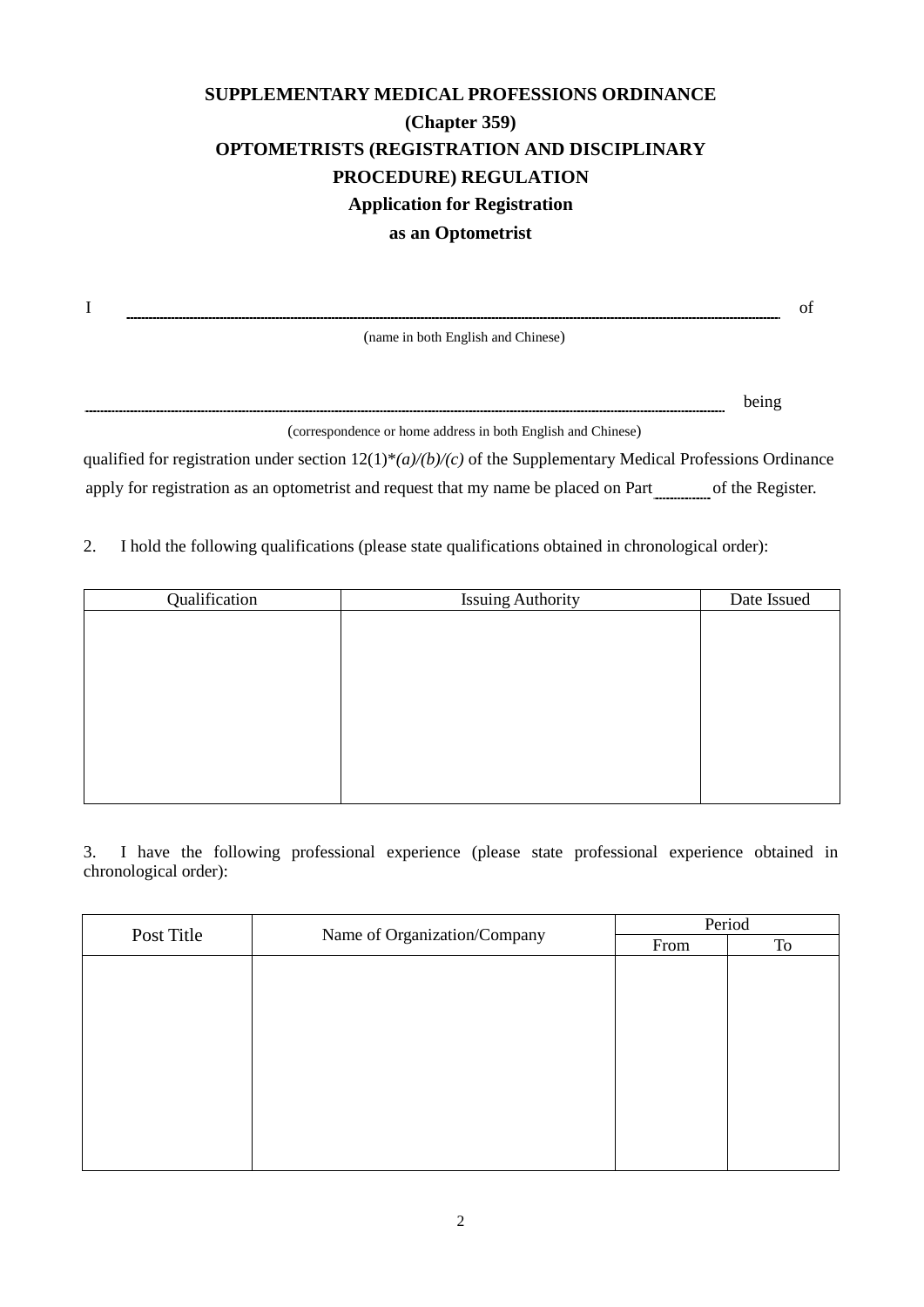4. My business address(es) \*is/are as follows:

| (Office).<br>(Home) |
|---------------------|
|                     |

6. I \*†have/have not been convicted in Hong Kong or elsewhere of an offence punishable with imprisonment. I \*have/have not been found guilty in Hong Kong or elsewhere of unprofessional conduct. I \*am/am not the subject of an existing order under section 22(1)(i) or (ii) of the Supplementary Medical Professions Ordinance.

I declare that the information given in this application is correct to the best of my knowledge and belief.

| Signed at                                    |                                                                                                                |
|----------------------------------------------|----------------------------------------------------------------------------------------------------------------|
| day of<br>20<br>the                          | (Signature of Applicant)                                                                                       |
| Before me,                                   |                                                                                                                |
| (Name in block letters)                      | (Signature)                                                                                                    |
| Registered dentist / Commissioner for Oaths. | * Optometrist registered in Part I of the Register / Barrister / Solicitor / Registered medical practitioner / |

Photograph of Applicant

† Please supply details of conviction.

Delete if inappropriate.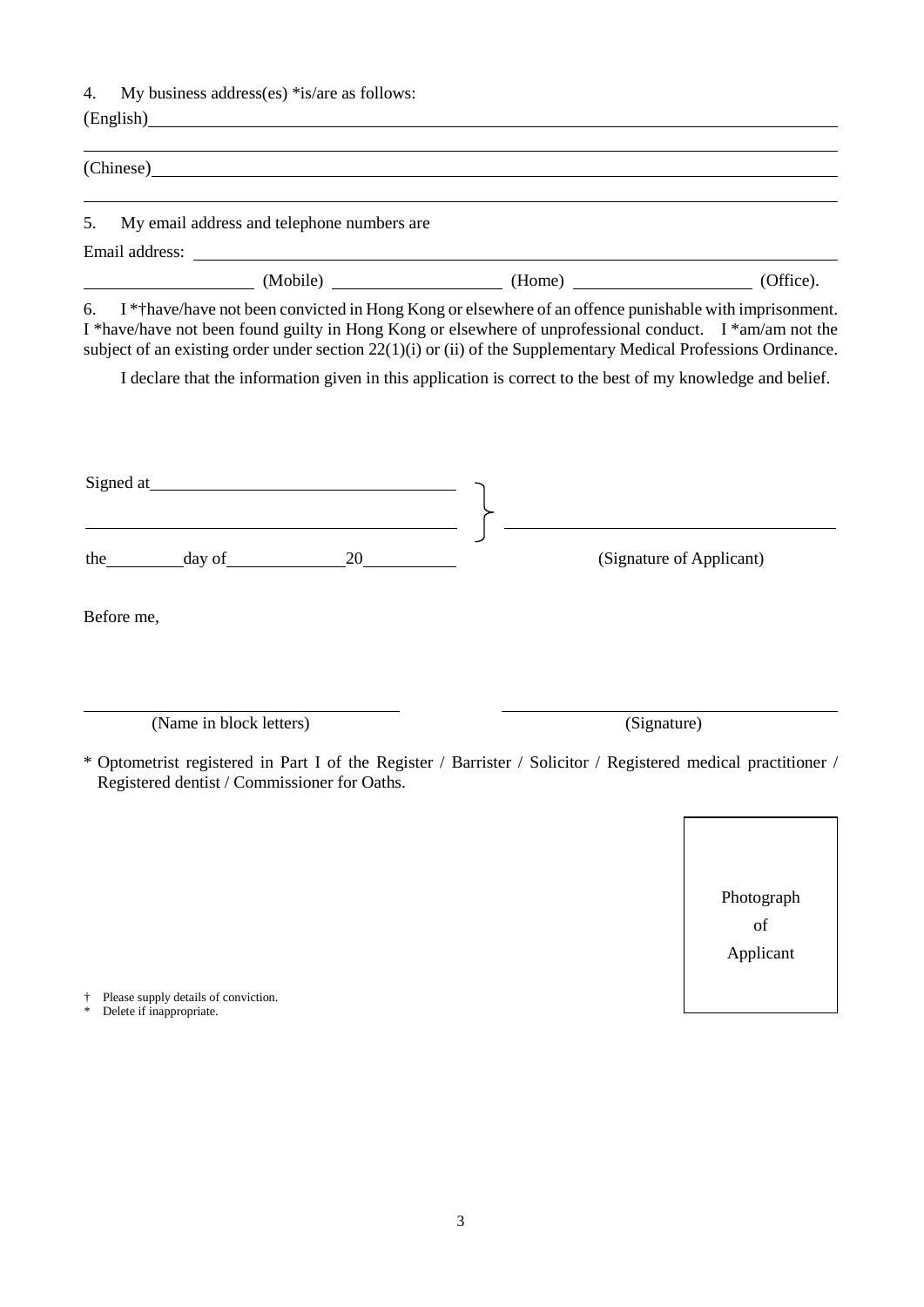#### OPTOMETRISTS BOARD OF HONG KONG REGISTRATION OF OPTOMETRISTS GUIDE TO APPLICANTS

## Introduction

1. The purpose of registration is to ensure the professional competence and good conduct of optometrists. The statutory basis for registration is contained in the Supplementary Medical Professions Ordinance (henceforth called the Ordinance), Cap. 359 and the Optometrists (Registration and Disciplinary Procedure) Regulation (henceforth called the Regulation). Registration of members of the optometrists profession commenced on 1 December 1994. Relevant provisions in the Ordinance which prohibit practice of optometry by unregistered persons has come into effect on 1 April 1996. Certain categories of persons are however exempted from registration. For details, please see Appendix I.

2. The register of optometrists is divided into four parts. Relevant details are contained in Appendix II.

## How to obtain application forms

3. All applications for registration should be made on the prescribed form. Such forms are obtainable in person, or by written request, from the Central Registration Office, 17/F Wu Chung House, 213 Queen's Road East, Wanchai, Hong Kong.

## Statement of purposes

4. The 'Statement of Purposes' in relation to the personal data provided in the application forms is at Appendix III.

## Qualifications required for registration

5. Before completing the application form, applicants should study carefully the registrable qualifications as specified in Appendix IV, for entry in various parts of the register.

## Registration in other part of the register

6. A registered optometrist may, after he has attained further qualifications which qualify him for registration in other part(s) of the register, submit a fresh application for this purpose.

## How to complete application forms

7. Completed application forms should be witnessed and signed by a person belonging to one of the following categories:-

- (a) Optometrist registered in Part I of the register
- (b) Barrister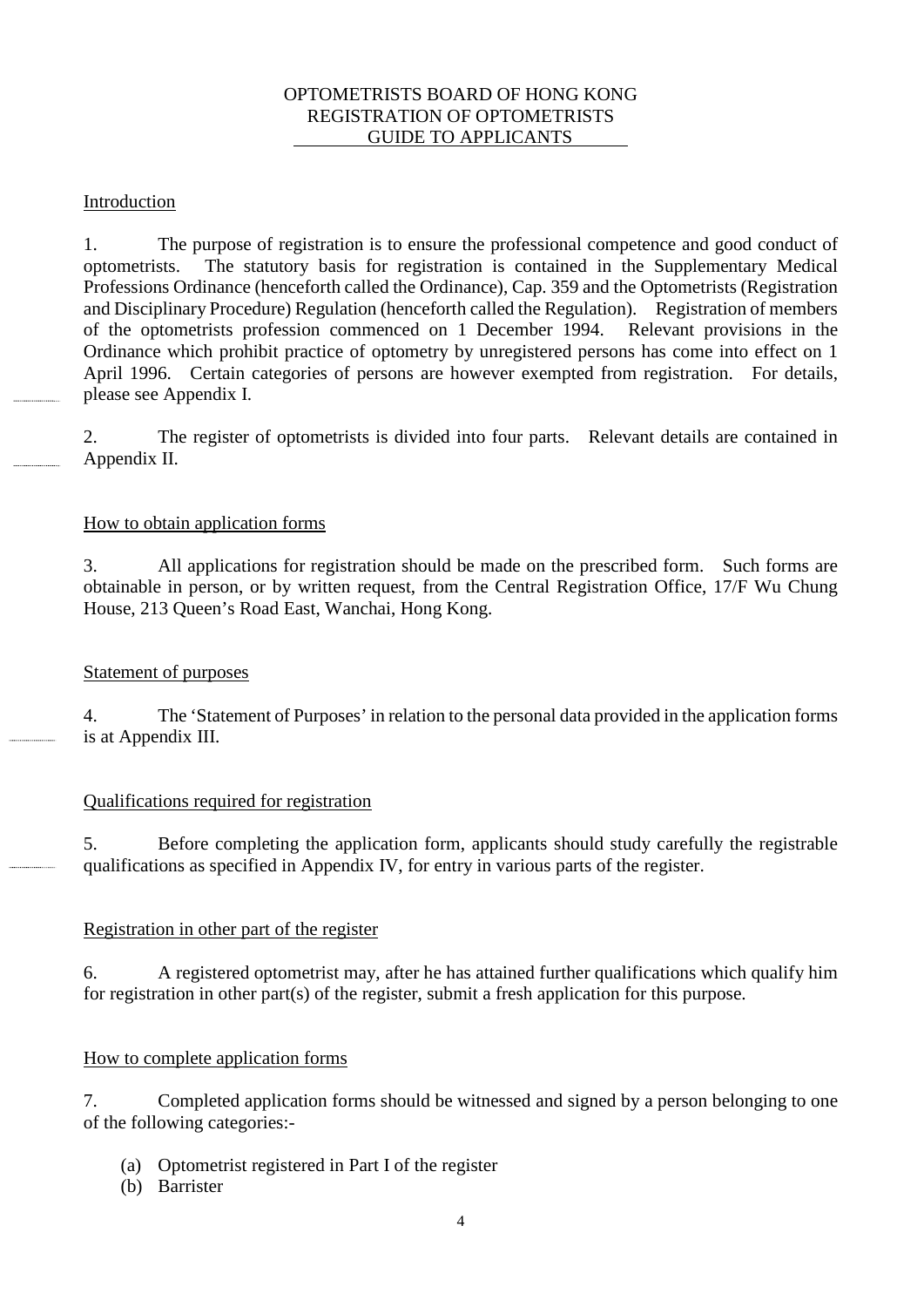- (c) Solicitor
- (d) Registered medical practitioner
- (e) Registered dentist
- (f) Commissioner for Oaths

8. The place where the witnessing was done should be entered after 'Signed at' on page 2 of the application form.

9. If an applicant has more than one business address, he should indicate which is the principal one by a symbol '#'.

## Documents to be submitted together with the completed application form

10. Applicants should submit four passport size (50mm x 40mm) photographs, including one to be pasted onto the photograph box in the application form. In addition, photocopies of the following documents, certified true by a person belonging to one of the categories stipulated in paragraph 7, should be submitted:-

- (a) Hong Kong Identity Card, or passport;
- (b) Diploma or certificate (if any) relating to qualifications in optometry (If the qualification is not one of those specified in sections B and C of Appendix IV, transcripts of study should also be produced.);
- (c) Documents certifying past professional experience (if any) in optometry (e.g. certification from employer); and
- (d) Documents certifying present employment (if any) as an optometrist (e.g. certification from employer).

Applicants who do not possess formal qualifications in optometry for submission under (b) should provide other relevant documents such as letter(s) certifying working experience from employers, duty lists, business registration certificates, membership cards of professional associations, attendance certificates at professional conferences, etc., to strengthen their proof of experience in practising this profession.

## Deadlines for returning application forms

## Application for registration under section 12(1) of the Ordinance

11. Section 21(1) of the Ordinance stipulates that '....... a person who practises a profession without being registered in respect of that profession commits an offence.' This section has come into effect on 1 April 1996 in relation to the optometrists profession. Registration under section 12(1) of the Ordinance is an on-going exercise without any deadline.

## Application for provisional registration under section 15 of the Ordinance

12. The deadline for application for provisional registration under section 15 of the Ordinance is 31 May 1995. Late applications are not accepted since provisional registration is an one-off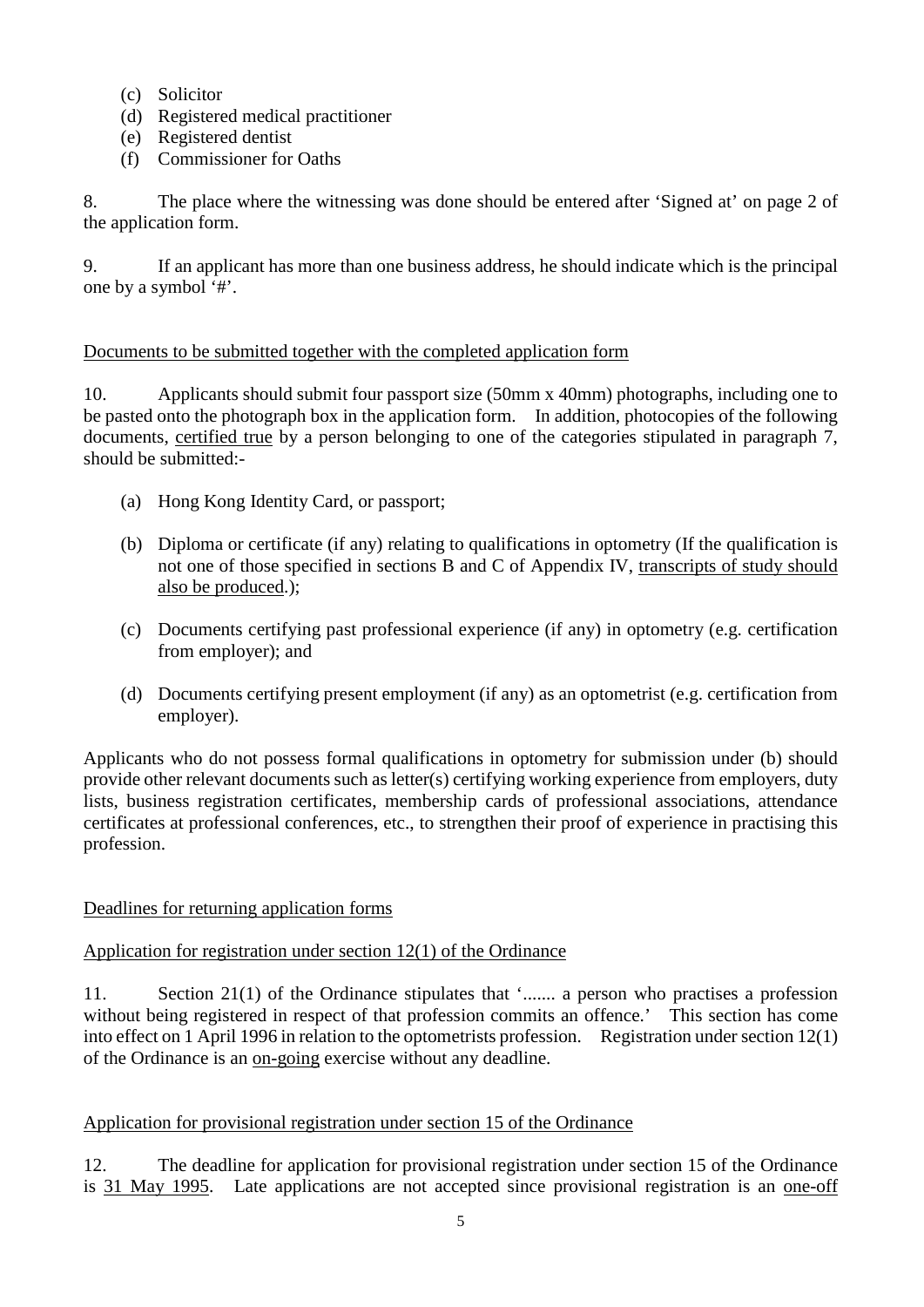exercise. This exercise will not be repeated in future.

#### Practising Certificates

13. Under section 16(1) of the Ordinance, 'a person registered shall not practise a profession in Hong Kong unless he is the holder of a practising certificate which is then in force.' This section has come into effect on 1 April 1996. Section 16(3) of the Ordinance states that 'Where a practising certificate is issued pursuant to an application made under subsection (2), the certificate shall, subject to subsection (5), be in force for any period not exceeding 12 months and ending on 30 June in any year as may be specified in the certificate.' The need for a person practising optometry in Hong Kong to hold a valid practising certificate has become a mandatory requirement since 1 April 1996. Applicants who wish to apply for a practising certificate are requested to complete the letter at Appendix V.

#### Self-addressed labels

14. Applicants are requested to complete the labels at Appendix VI. Future correspondence will be sent to the address written on the labels. These labels should also be submitted with the application form.

#### How to return completed application forms

15. Completed application forms, together with all related documents, may be returned in person (either by the applicant himself or his representative) or by post to the Central Registration Office, 17/F Wu Chung House, 213 Queen's Road East, Wan Chai, Hong Kong.

#### Warning against false declaration

16. Under section 12(2) of the Ordinance, 'a person who wilfully procures himself or any other person to be registered by making or producing or causing to be made or produced, any false or fraudulent representation or declaration, whether in writing or otherwise commits an offence.' Please note that the Board may verify information and documents submitted by applicants with the appropriate organizations.

#### **Fees**

17. Fees for examinations, the issue of certificates of registration and practising certificates will be charged in accordance with the scale of charges shown in Appendix VII. Applicants will be notified later of the method of payment.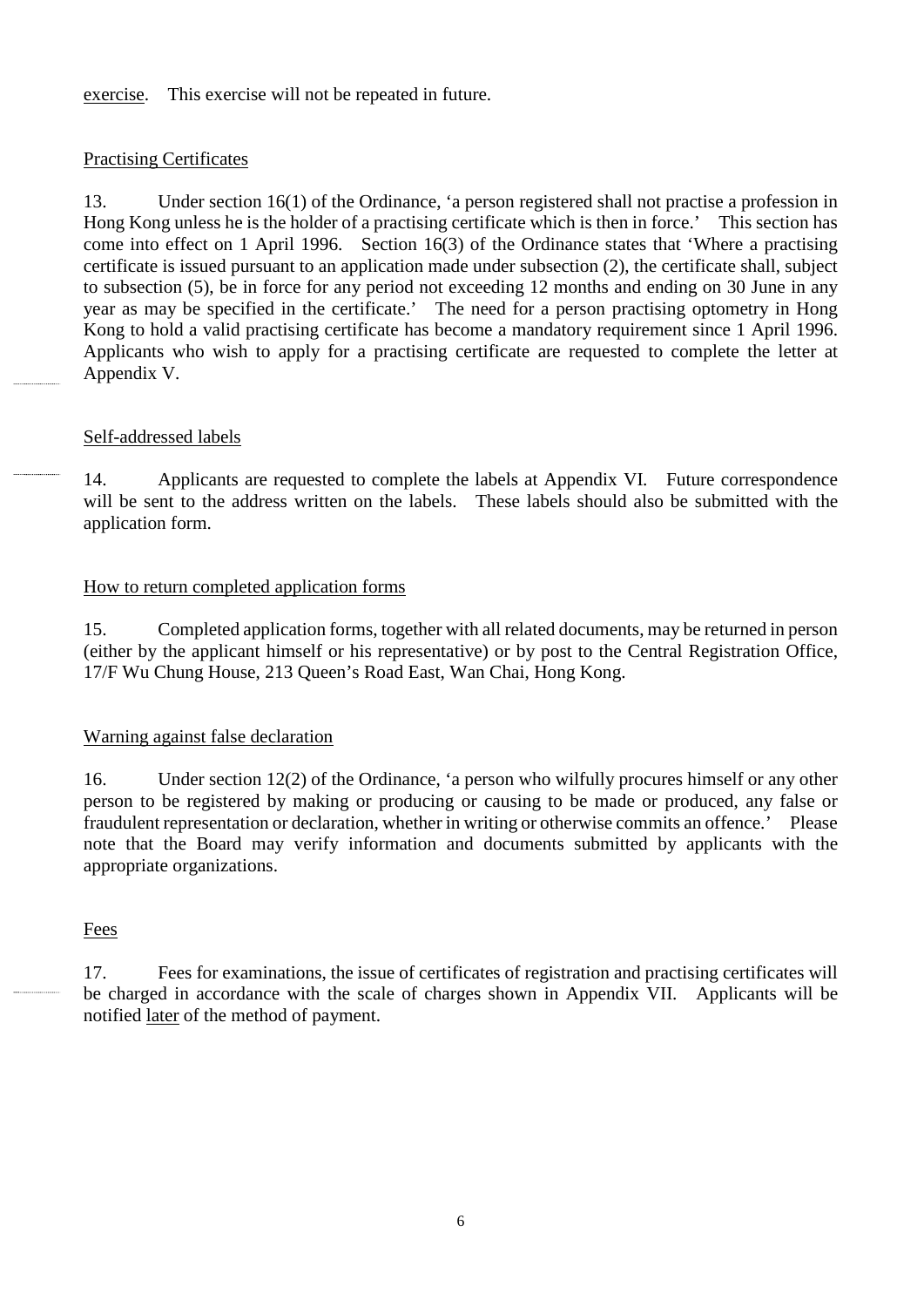## Office hours of counter services and enquiry telephone number

18. Counter services in relation to applications for registration are provided from 9:00 a.m. to 1:00 p.m. and from 2:00 p.m. to 5:45 p.m. from Tuesdays to Fridays; and from 9:00 a.m. to 1:00 p.m. and from 2:00 p.m. to 6:00 p.m. on Mondays (except public holidays).

19. The enquiry telephone number is 2961 8654/2961 8652 (office hours).

November 2020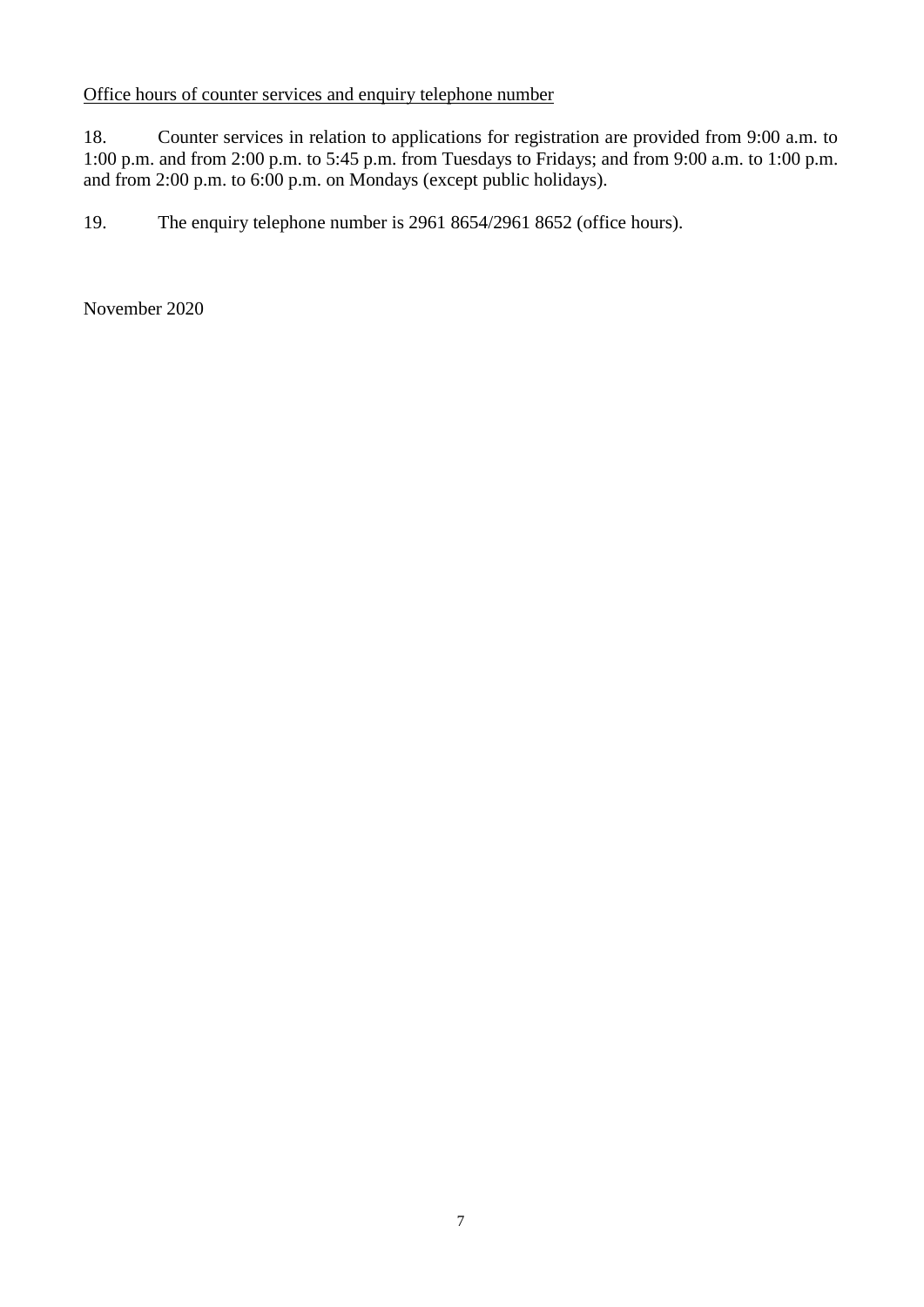#### Exemptions

- A. Under section 30(2) of the Ordinance, the following persons practising optometry directly connected with and necessary for the discharge or performance of their duties shall while serving in the appointments specified be deemed to be registered :-
	- (a) a member of the Chinese People's Liberation Army; and
	- (b) a person holding an appointment in a ship.

However, section 30(2) of the Ordinance shall not extend to any person specified therein who is practising optometry privately in Hong Kong.

B. Extract from Schedule 4 to the Regulation :-

#### Exemptions from the Ordinance

| Ite <u>m</u> | <b>Person Exempt</b>                                                                                                                                                                                                        | <b>Exempt Section</b> |
|--------------|-----------------------------------------------------------------------------------------------------------------------------------------------------------------------------------------------------------------------------|-----------------------|
| 1.           | A registered medical practitioner while practising<br>medicine                                                                                                                                                              | 21(1)                 |
| 2.           | A student in the course of following any course or<br>undergoing any training in optometry or medicine<br>at the University of Hong Kong, the Chinese<br>University of Hong Kong or the Hong Kong<br>Polytechnic University | 21(1)                 |
| 3.           | Any person while -                                                                                                                                                                                                          | 21(1)                 |
|              | teaching or being engaged in research into<br>(a)<br>optometry at the University of Hong Kong, the<br>Chinese University of Hong Kong or the Hong<br>Kong Polytechnic University; or                                        |                       |
|              | being engaged in the clinical practice of<br>(b)<br>optometry in connection with such teaching or<br>research                                                                                                               |                       |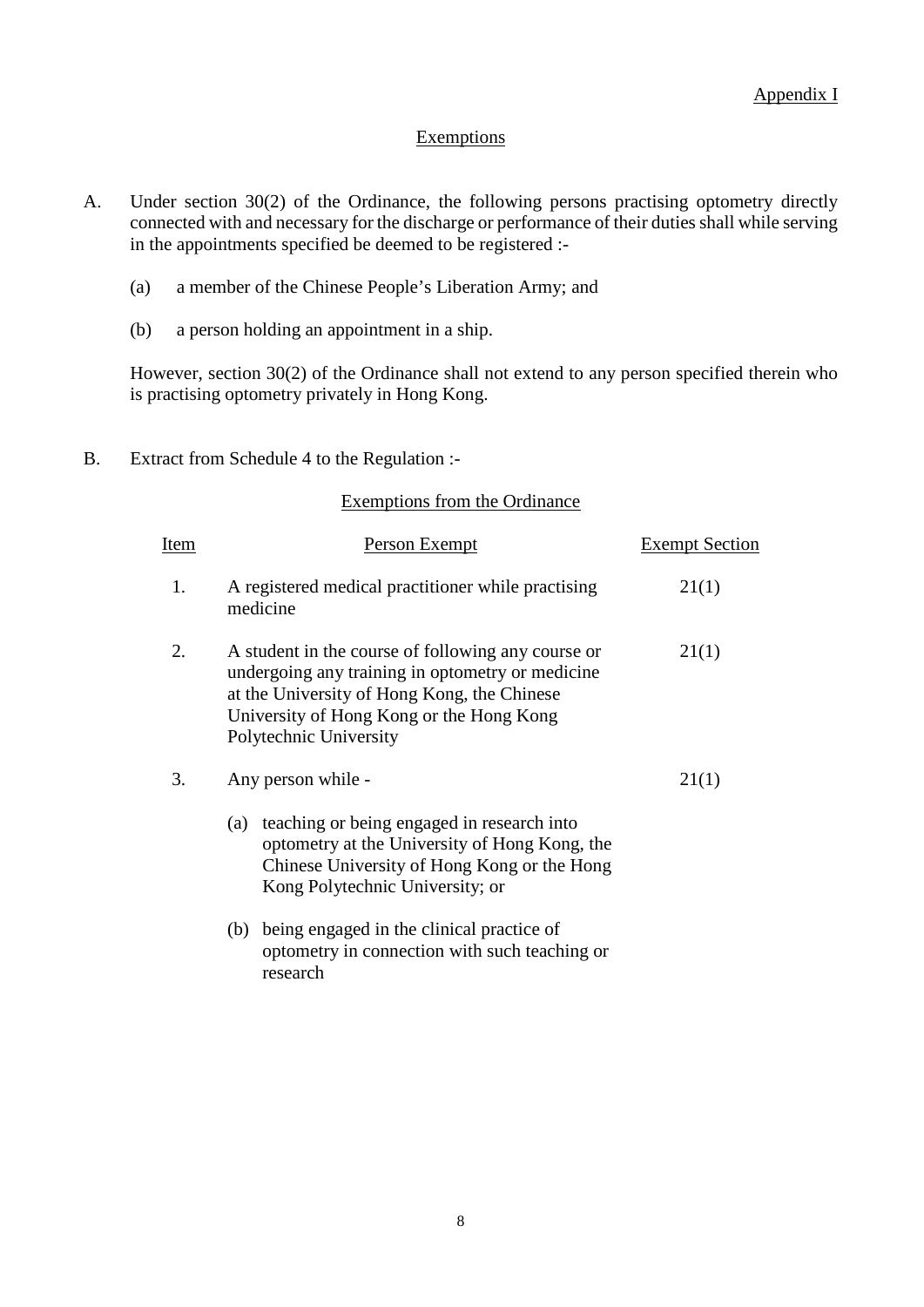|     | Qualification/Eligibility                                                                                                                                                                                     | Part of register                                                       | Restriction on practice                                                                                                                                                                                     |
|-----|---------------------------------------------------------------------------------------------------------------------------------------------------------------------------------------------------------------|------------------------------------------------------------------------|-------------------------------------------------------------------------------------------------------------------------------------------------------------------------------------------------------------|
| (1) | Bachelor of Science Degree in<br>Optometry awarded by the Hong Kong<br>Polytechnic or the Hong Kong<br>Polytechnic University; or                                                                             | I                                                                      | Allowed to use drugs approved by the<br>Board (Note)                                                                                                                                                        |
| (2) | Professional Diploma in Optometry<br>issued by the Hong Kong Polytechnic; or                                                                                                                                  |                                                                        |                                                                                                                                                                                                             |
| (3) | Certificate of Attainment in Ocular<br>Pharmacology issued by the Hong Kong<br>Polytechnic University with one year or<br>more practising experience after having<br>been registered as a Part II optometrist |                                                                        |                                                                                                                                                                                                             |
| (1) | Higher Certificate in Optometry issued<br>by the Hong Kong Polytechnic; or                                                                                                                                    | $\mathbf{I}$                                                           | Not allowed to use diagnostic agents<br>except staining agents                                                                                                                                              |
| (2) | Passed OP Board exam leading to<br>registration in Part II                                                                                                                                                    |                                                                        |                                                                                                                                                                                                             |
|     | Passed OP Board exam leading to<br>registration in Part III                                                                                                                                                   | $\mathop{\rm III}$                                                     | Refraction only                                                                                                                                                                                             |
|     | Passed OP Board exam on refraction and<br>contact lens fitting leading to provisional<br>registration or acquired knowledge,<br>experience and skill recognized by the<br>Board                               | IV<br>(Provisional<br>registration)                                    | Not allowed to perform any function or<br>engage in any activity other than work<br>relating to refraction and contact lenses<br>and not allowed to use any diagnostic<br>agents other than staining agents |
|     | Passed OP Board exam on refraction<br>leading to provisional registration or<br>acquired knowledge, experience and<br>skill recognized by the Board                                                           | IV<br>(Provisional<br>Registration)                                    | Refraction only                                                                                                                                                                                             |
|     | Under section $12(1)(b)$ or (c) of the<br>Ordinance                                                                                                                                                           | As determined by<br>Supplementary<br>Medical<br>Professions<br>Council | According to the restriction on practice<br>for the relevant part of the register                                                                                                                           |

## Registration System for Optometrists (OP) Profession

Note : A list of drugs approved by the Board for the use of optometrists registered in Part I in the normal conduct of their practice is attached to the Code of Practice which will be sent to successful applicants.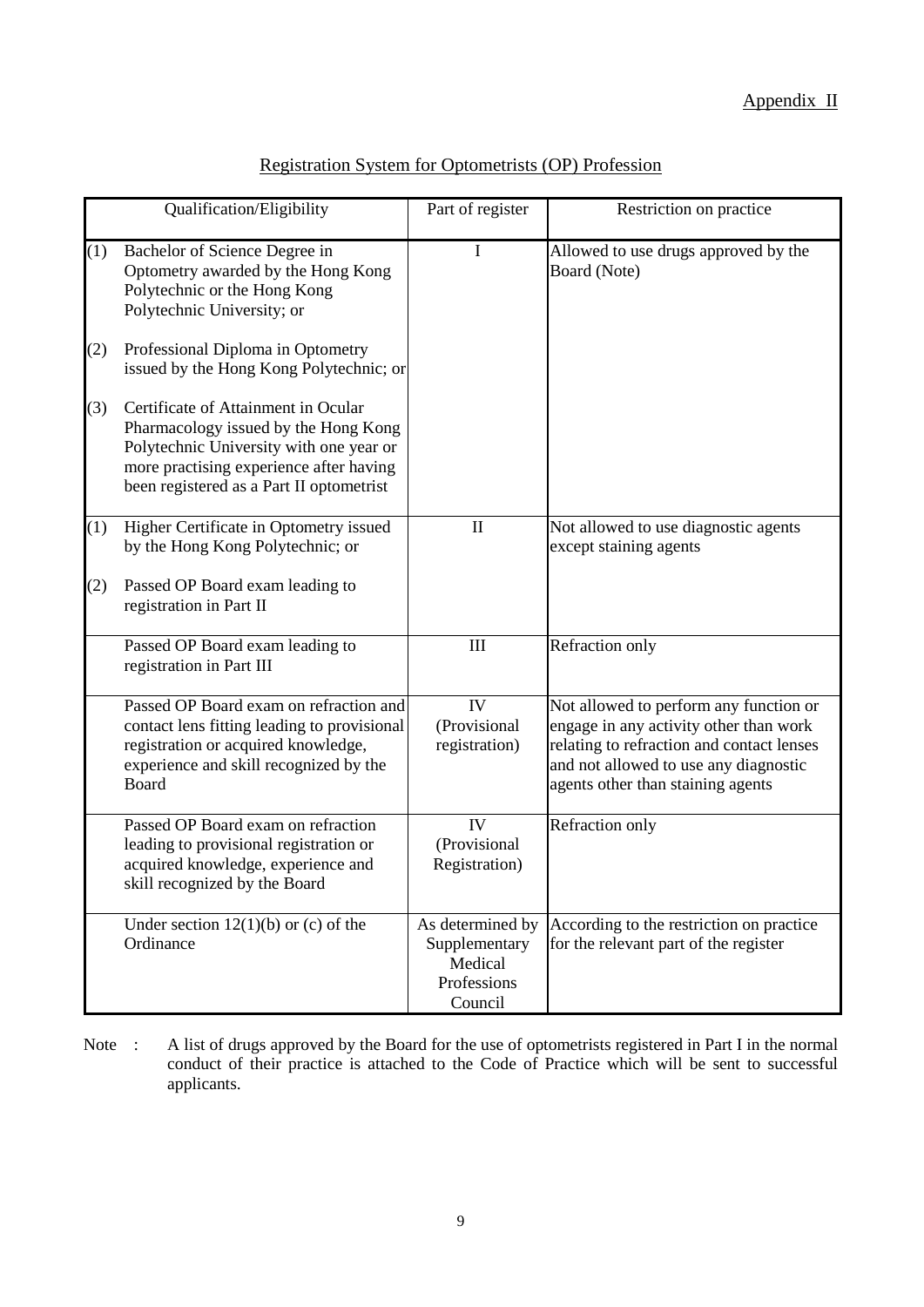#### **Statement of Purpose**

## **Purpose of Collection**

The personal data provided by you to the Optometrists Board are to be used for the following purposes in relation to the Supplementary Medical Professions Ordinance (Cap 359) and the Optometrists (Registration and Disciplinary Procedure) Regulation:

- (i) to process your application for registration and/or examination;
- (ii) to compile statistics;
- (iii) to prepare, maintain and publish the register;
- (iv) to process complaints or enquiries;
- (v) to send you materials issued by the Optometrists Board; and
- (vi) any other legitimate purpose.

The provision of personal data is voluntary. However, if you do not provide sufficient information, the Optometrists Board may be unable to process your application for registration.

#### **Disclosure of Personal Data to the Public**

2. Under section 11 of the Supplementary Medical Professions Ordinance, a list of the names, addresses, qualifications and dates of the qualifications of all persons whose names appear on the register has to be published annually in the Government of the Hong Kong Special Administrative Region Gazette. The correspondence address that you provide to the Optometrists Board will appear in the Gazette and on the relevant Government website where the e-Gazette is published.

3. The names and the registration numbers of registrants will also be posted on the website (www.smp-council.org.hk/op/english/index.htm) of the Optometrists Board.

4. The main purpose of publishing such information is to protect the public by creating a public record of persons who are registered optometrists and are entitled to practise the profession in Hong Kong.

#### **Classes of Transferees**

5. The personal data that you provide are mainly for use within the Optometrists Board, but, if required, they may also be disclosed to other government departments, bureaux, agencies and authorities for the purposes mentioned in paragraph 1 above. Apart from such disclosure, your data may only be disclosed to other parties where you have consented to such disclosure or where such disclosure is allowed under the Personal Data (Privacy) Ordinance.

#### **Access to Personal Data**

6. You have a right of access and correction with respect to personal data as provided for in sections 18 and 22 and Principle 6 of Schedule 1 of the Personal Data (Privacy) Ordinance. Your right of access includes the right to obtain a copy of your personal data provided by you during the occasions as mentioned in paragraph 1 above. A fee may be imposed for complying with a data access request.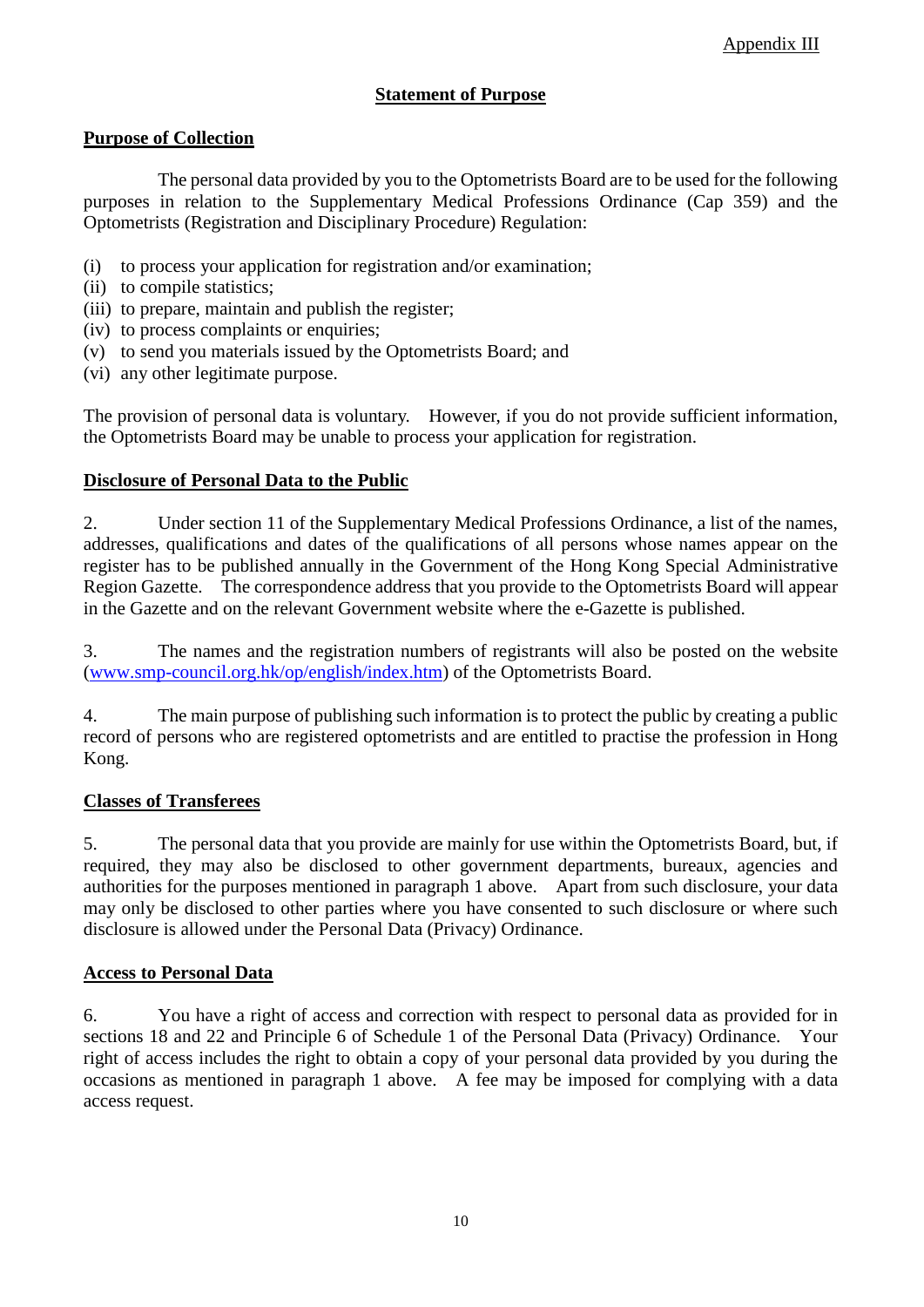## **Enquiries**

7. Enquiries concerning the personal data provided, including the making of access and corrections, should be addressed to:

Secretariat, Optometrists Board 2/F, Shun Feng International Centre 182 Queen's Road East Wan Chai, Hong Kong Tel No.: 2527 8363 Fax No.: 2865 5540 Email: [opb@dh.gov.hk](mailto:smpb@dh.gov.hk)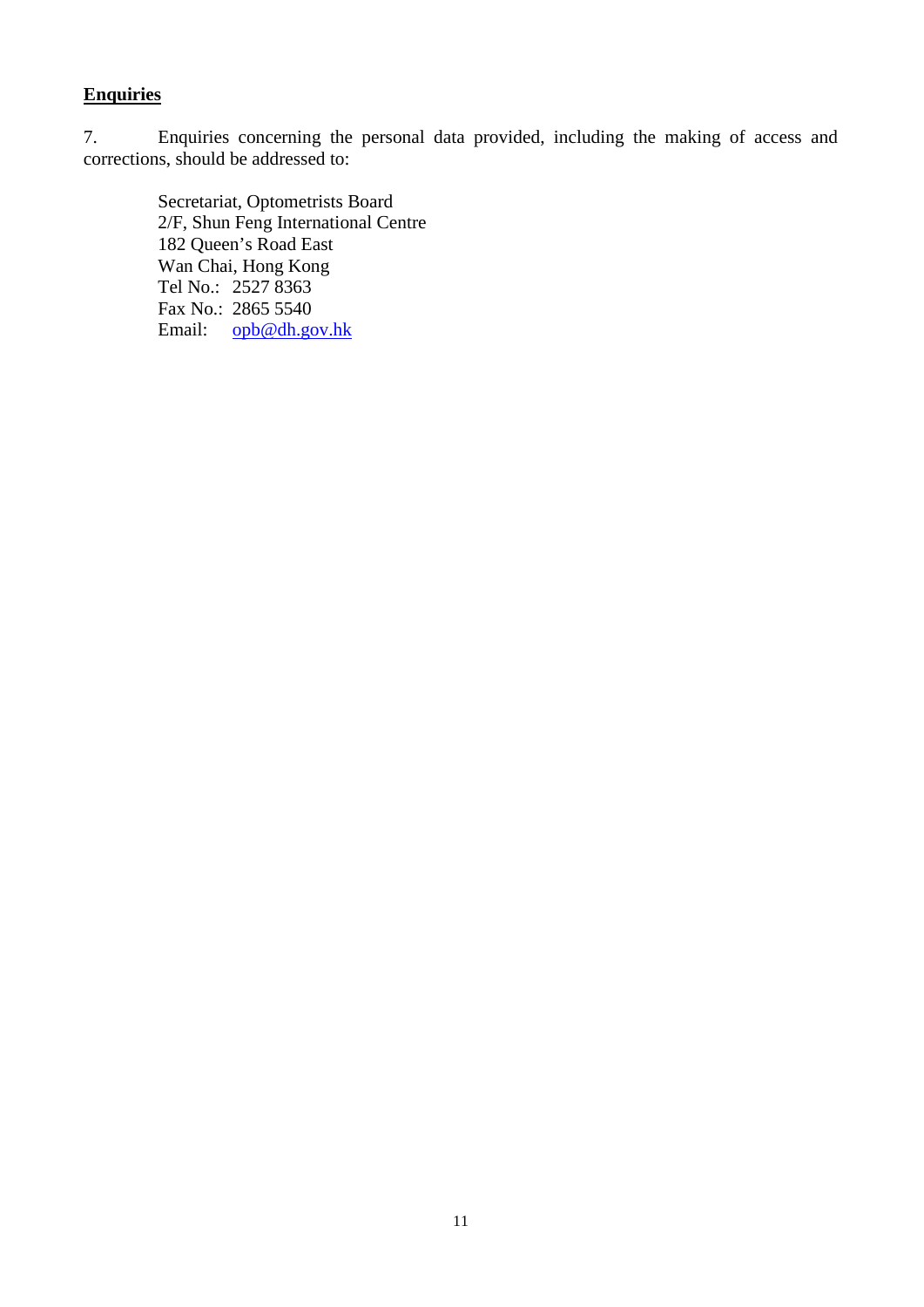#### **Qualifications**

Registration eligibility is stipulated in sections 12(1) and 15 of the Ordinance. Under section 15A of the Ordinance, the Optometrists Board has the authority to hold examinations. Relevant extracts from the Ordinance are reproduced in section A of this Appendix. Qualifications for entry into various Parts of the register are described in sections B to E. Generally speaking, persons currently practising optometry when the registration commences but who have no recognised qualifications or formal training will be considered for provisional registration.

#### A. Extracts from the Ordinance

Section 12 (1) Subject to this Ordinance, the following persons are qualified to be registered -

- (a) a person who
	- (i) holds such degree, diploma or other document as may be prescribed, issued by any examining body as may be prescribed or by the board; or
	- (ii) holds any such degree, diploma or other document and has the prescribed experience; or
- (b) a person who holds such other degree, diploma or any other document of any examining body, which together with appropriate experience, may from time to time be recognized by the Council as qualifying the holder thereof to be registered; and in deciding whether or not to so recognize the Council may consult the relevant board; or
- (c) a person, who, on the date on which this section commenced to apply to a profession, is practising that profession and who by reason of his education, training, professional experience and skill satisfies the Council, after consultation with the relevant board, that he is a fit person to be registered.
- Section 15 (1) A person who is practising a profession on the date when this Part commenced to apply to that profession, but who, on that date, is not qualified under section 12 to be registered, may apply, within such period of time from such date as may be determined by the Council, to the secretary of the relevant board for provisional registration.
	- (2) Subject to subsection (2A), if the board is satisfied that an applicant for provisional registration has acquired substantial knowledge, experience and skill in the practice of his profession the board my authorize its secretary, upon payment of the prescribed fee, to issue to such applicant a certificate of provisional registration with the word "provisional" and the words "臨時" endorsed thereon.
	- (2A) The board may, in order to satisfy itself that an applicant for provisional registration has acquired substantial knowledge, experience and skill in the practice of his profession, require him to pass an examination held under section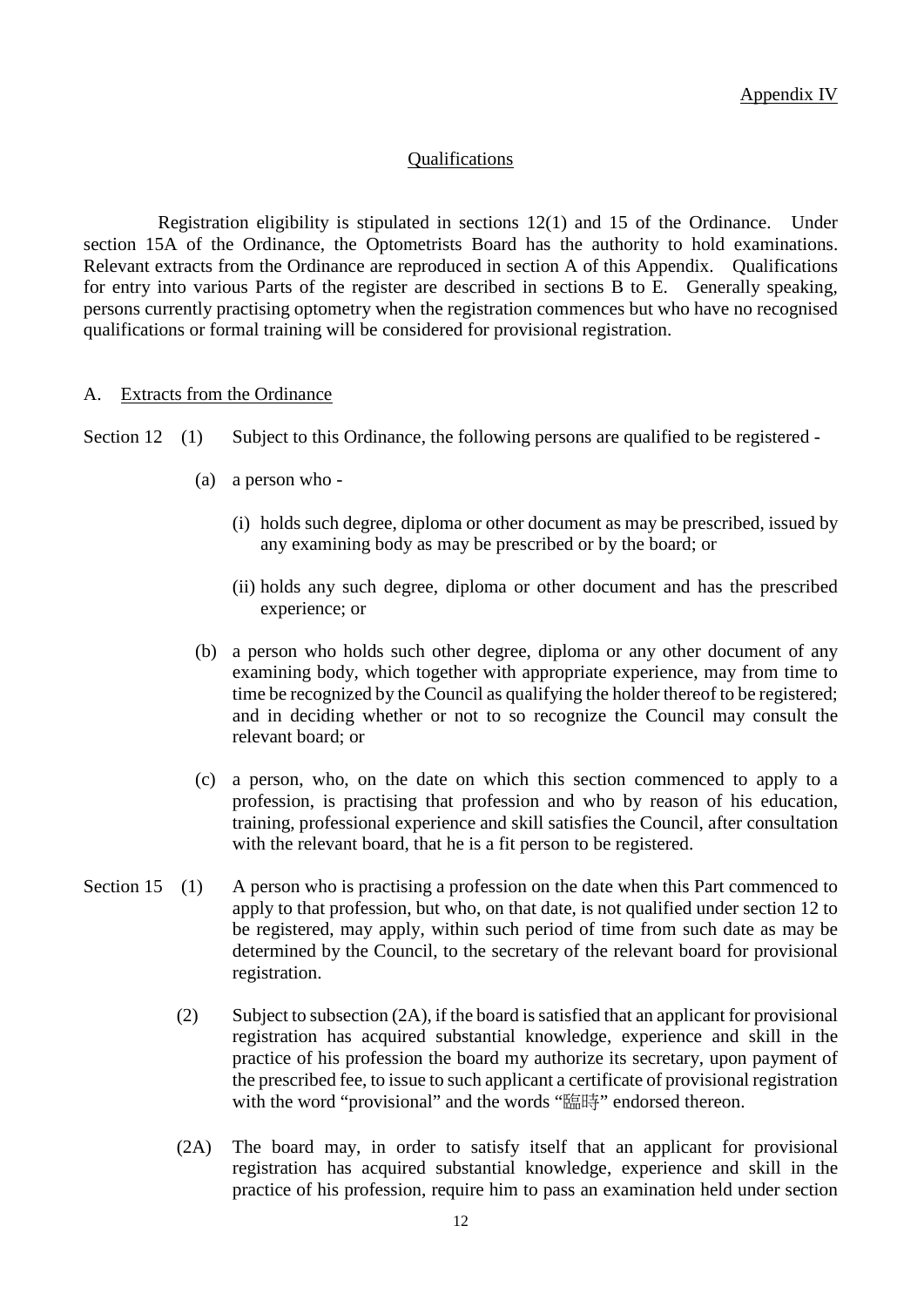15A for the purposes of this section.

- (3) The Board may, in exercising the powers conferred by subsection (2), impose on an applicant for provisional registration such conditions as it thinks fit.
- (4) Where the board has imposed conditions under subsection (3) it may cancel, amend or add to those conditions.
- (5) Any conditions imposed under subsection (3), as the same may have been amended or added to under subsection (4), shall be included in the certificate of provisional registration issued to the person to whom the conditions apply.
- (6) Where any person to whom such conditions apply fails to comply with those conditions, the board may cancel that person's provisional registration and direct that his name and particulars be removed from the register.
- (7) Section 12(2) and section 13 shall apply to every application for provisional registration under this section.
- (8) The names and particulars of persons to whom certificates of provisional registration are issued under this section shall appear in a separate part of the register.
- Section 15A Each board may
	- (a) hold examinations for the purposes of sections 12(1)(a) and 15(2) and (2A) as and when it considers expedient or necessary;
	- (b) conduct such examinations itself or appoint examiners to conduct them on its behalf; and
	- (c) specify conditions as regards the eligibility of persons to sit for
		- (i) any examination held under paragraph (a);
		- (ii) any examination so held which is of a particular class; or
		- (iii) any particular examination so held.

## B. Qualifications eligible for registration in Part I of the register under section 12(1)(a) of the **Ordinance**

 A person who holds one of the following qualifications will be registered in Part I of the register :-

- (i) a Bachelor of Science degree in Optometry awarded by the Hong Kong Polytechnic or the Hong Kong Polytechnic University; or
- (ii) a Professional Diploma in Optometry issued by the Hong Kong Polytechnic.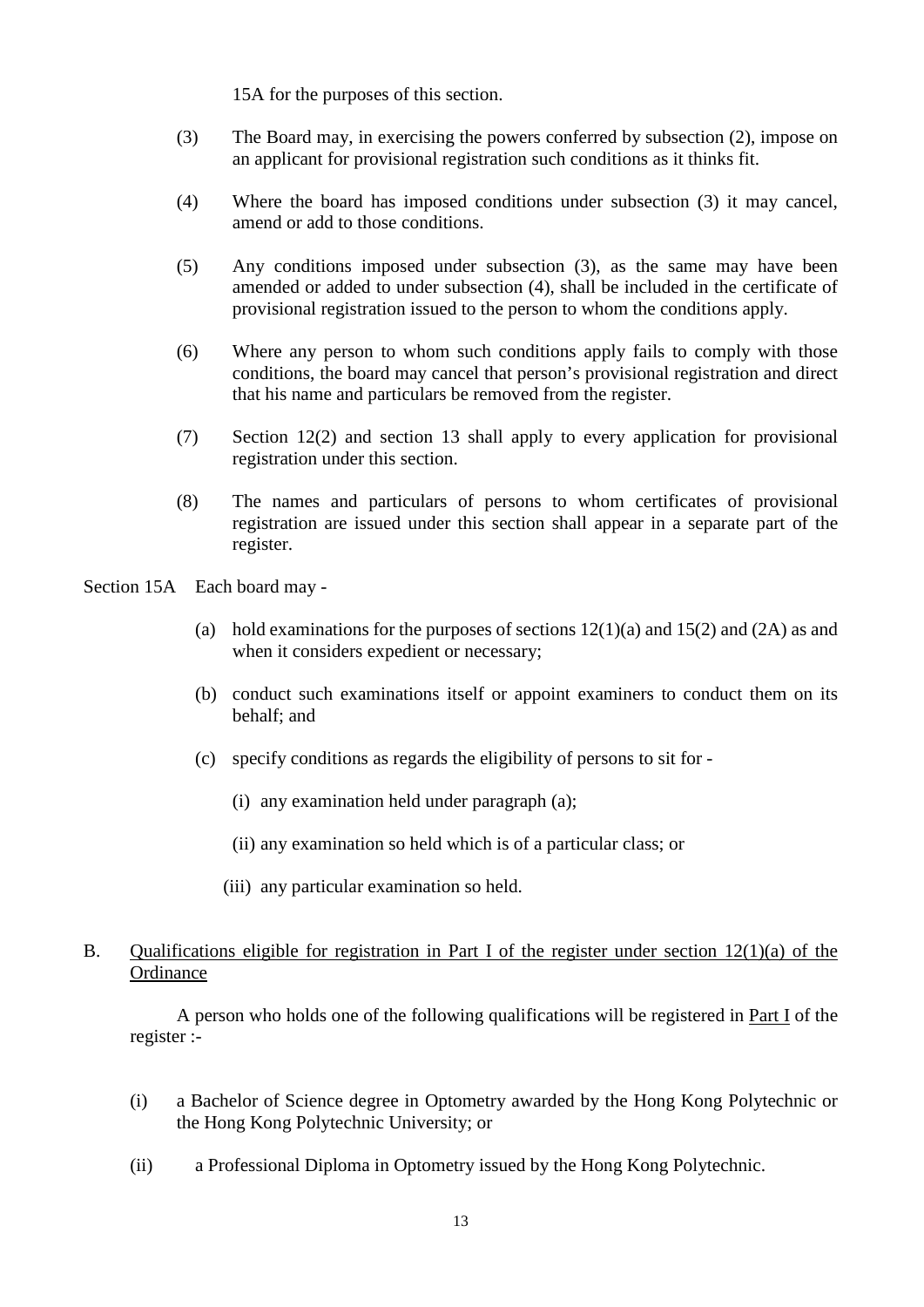A Part II optometrist who holds a Certificate of Attainment in Ocular Pharmacology issued by the Hong Kong Polytechnic University **and** has practised for one year or more after having been registered as a Part II optometrist, or has other experience that is recognized by the Board will be registered in Part I of the register.

#### C. Criteria for registration in Part II of the register under section  $12(1)(a)$  of the Ordinance

 A person who holds one of the following qualifications will be registered in Part II of the register under section 12(1)(a) of the Ordinance:-

- (i) a Higher Certificate in Optometry issued by the Hong Kong Polytechnic; or
- (ii) a Certification from the Board that he has passed an examination in optometry conducted by the Board under section 15A of the Ordinance.

#### D. Criteria for registration under section 12(1)(b) of the Ordinance

 A person who holds any non-local qualifications and qualifications other than those mentioned in sections B and C above may apply for registration under section 12(1)(b) of the Ordinance. They will be considered for registration in a part of the register as determined by the Supplementary Medical Professions Council.

2. Applicants should hold qualifications of a standard comparable to the bachelor programme conferred by the School of Optometry of the Hong Kong Polytechnic University. Some qualifications which may be recognized for registration and are subject to review by the Supplementary Medical Professions Council from time to time, are listed below -

#### (a) United Kingdom

Faculty of Life Science, University of Manchester Master of Optometry

or

Passed the Professional Qualifying Examination of the College of Optometrists with -

(i) a Bachelor of Science degree in optometry, or any qualification which replaces this, from the institutions listed below -

Optometry, Aston University (*formerly known as Department of Vision Sciences, University of Aston in Birmingham*)

Bradford School of Optometry & Vision Science (*formerly known as Department of Optometry*), University of Bradford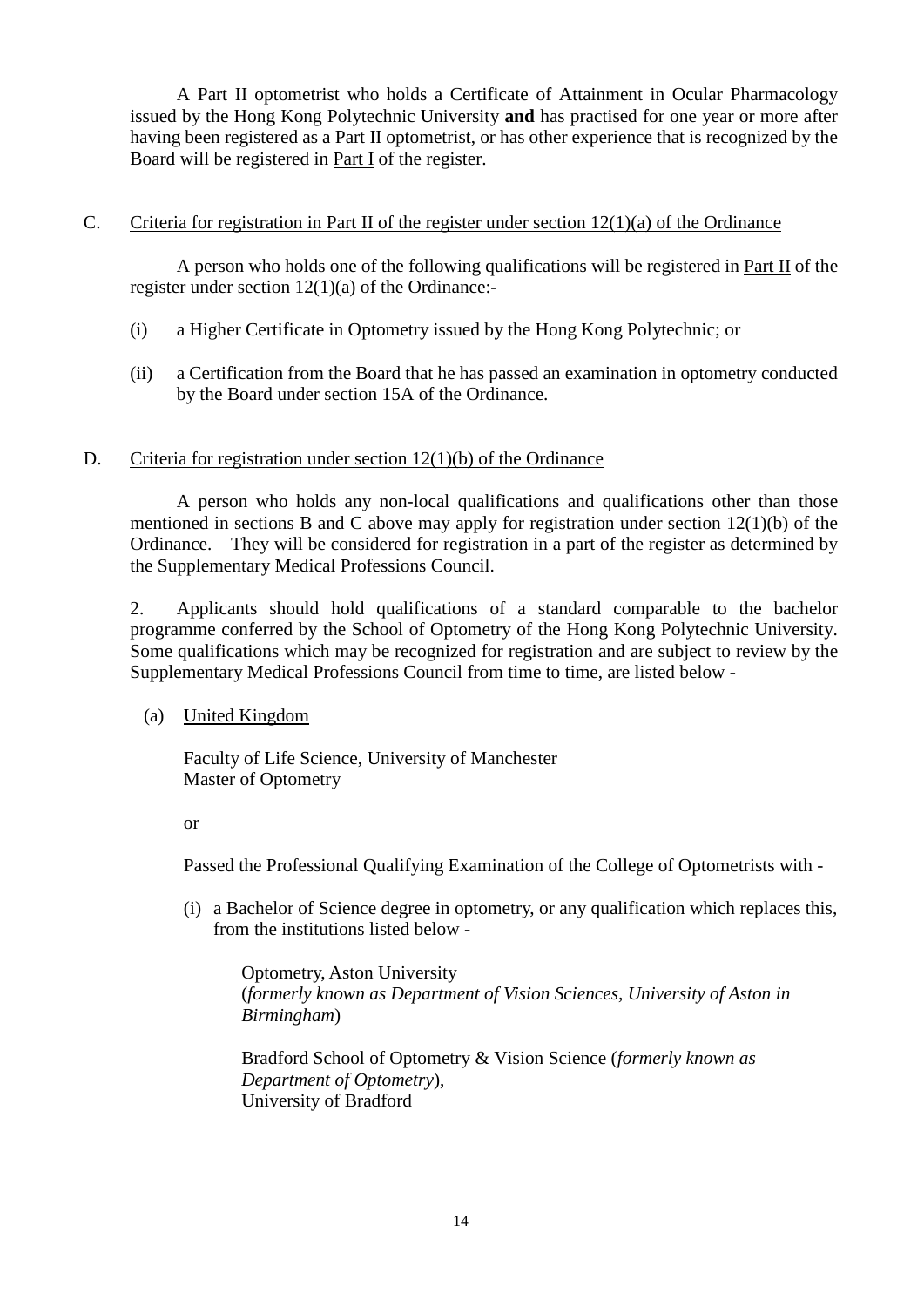School of Optometry and Vision Sciences, Cardiff University (*formerly known as Department of Optometry, University of Wales Institute of Science and Technology or University of Wales College of Cardiff*)

Department of Vision Sciences, Glasgow Caledonian University (*formerly known as Department of Optometry and Vision Science, Glasgow Polytechnic* / *Glasgow Caledonian University or Department of Ophthalmic Optics, Glasgow College of Technology*)

Department of Optometry and Visual Science, City University

Faculty of Life Science, University of Manchester (*formerly known as Department of Optometry and Neuroscience, University of Manchester Institute of Science and Technology*)

Department of Optometry & Ophthalmic Dispensing, Anglia Ruskin University (*formerly known as Anglia Polytechnic University*)

School of Biomedical Sciences, University of Ulster

or from any establishment which replaces any of the above-named establishments; or

- (ii) Fellow or Member of the College of Optometrists
- (b) Australia

School of Optometry and Vision Science (*formerly known as School of Optometry*), University of New South Wales Bachelor of Optometry

Department of Optometry and Vision Science (*formerly known as Department of Optometry*), University of Melbourne Bachelor of Optometry (*formerly known as Bachelor of Science in Optometry or Bachelor of Applied Science in Optometry*)

Queensland Institute of Technology or Queensland University of Technology Bachelor of Applied Science (Optometry) or Diploma in Applied Science (Optometry)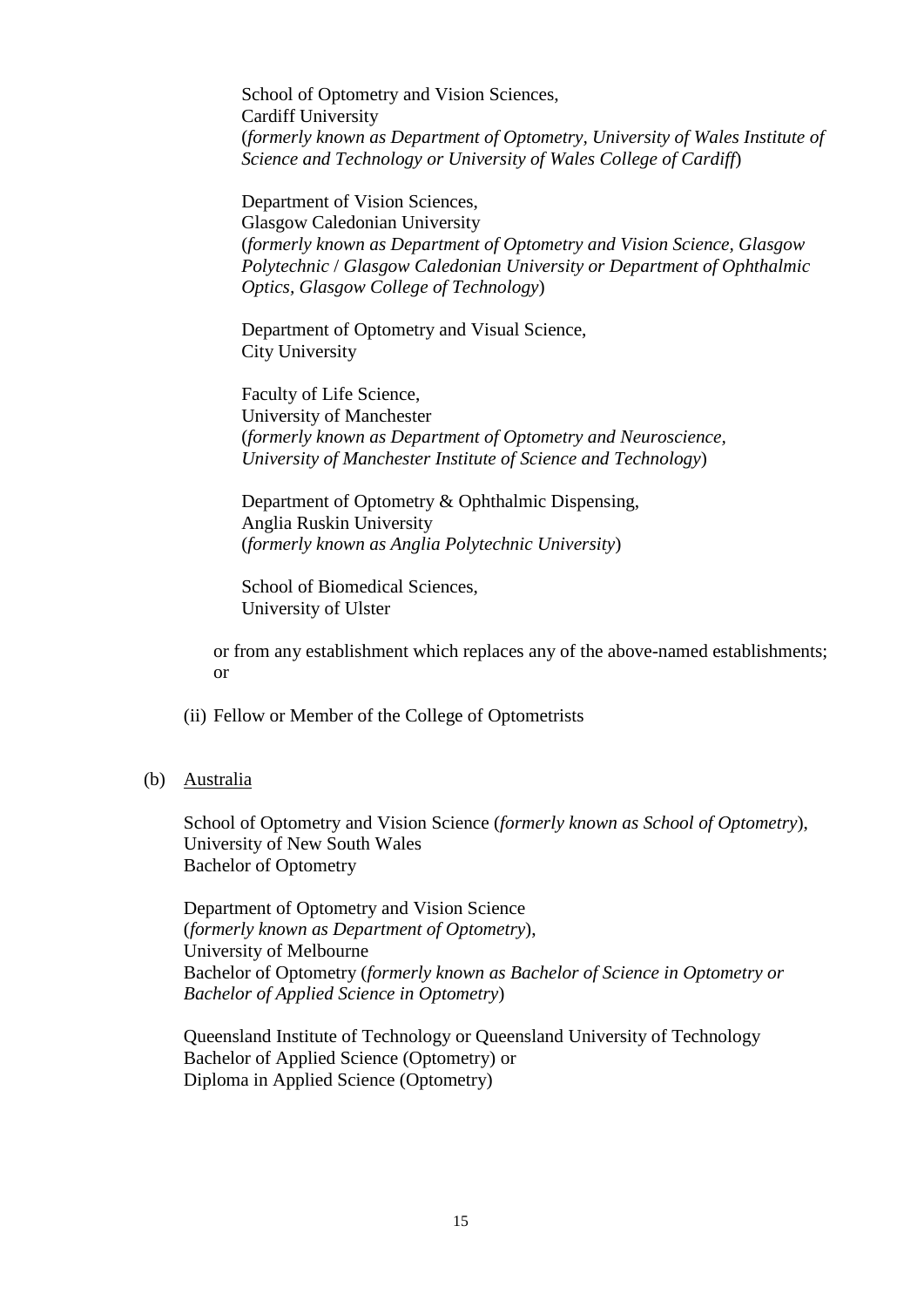(c) Canada

School of Optometry, University of Waterloo Doctor of Optometry

L'Ecole d' Optometrie, University de Montreal Doctor of Optometry

(d) New Zealand

Department of Optometry and Vision Science, the University of Auckland Bachelor of Optometry or Diploma in Optometry

(e) Ireland

Fellowship Diploma of the Association of Ophthalmic Opticians, Ireland

Faculty of Science, Dublin Institute of Technology Bachelor of Science in Optometry and passed the Professional examinations of the Association of Optometrists, Ireland

(f) United States of America

A Doctor of Optometry degree from any of the following institutions -

School of Optometry, University of Alabama in Birmingham

Illinois College of Optometry, Chicago, Illinois

Indiana University, School of Optometry, Bloomington, Indiana

Southern California College of Optometry in Fullerton (*formerly known as Los Angeles College of Optometry*), California

The New England College of Optometry, Boston, Massachusetts

State University of New York, College of Optometry, New York

The Ohio State University, College of Optometry, Columbus, Ohio

Pacific University, College of Optometry, Forest Grove, Oregon

Pennsylvania College of Optometry at Salus University, Elkins Park (*formerly known as Pennsylvania College of Optometry, Philadelphia*), Pennsylvania

Southern College of Optometry, Memphis, Tennessee

University of California, School of Optometry, Berkeley, California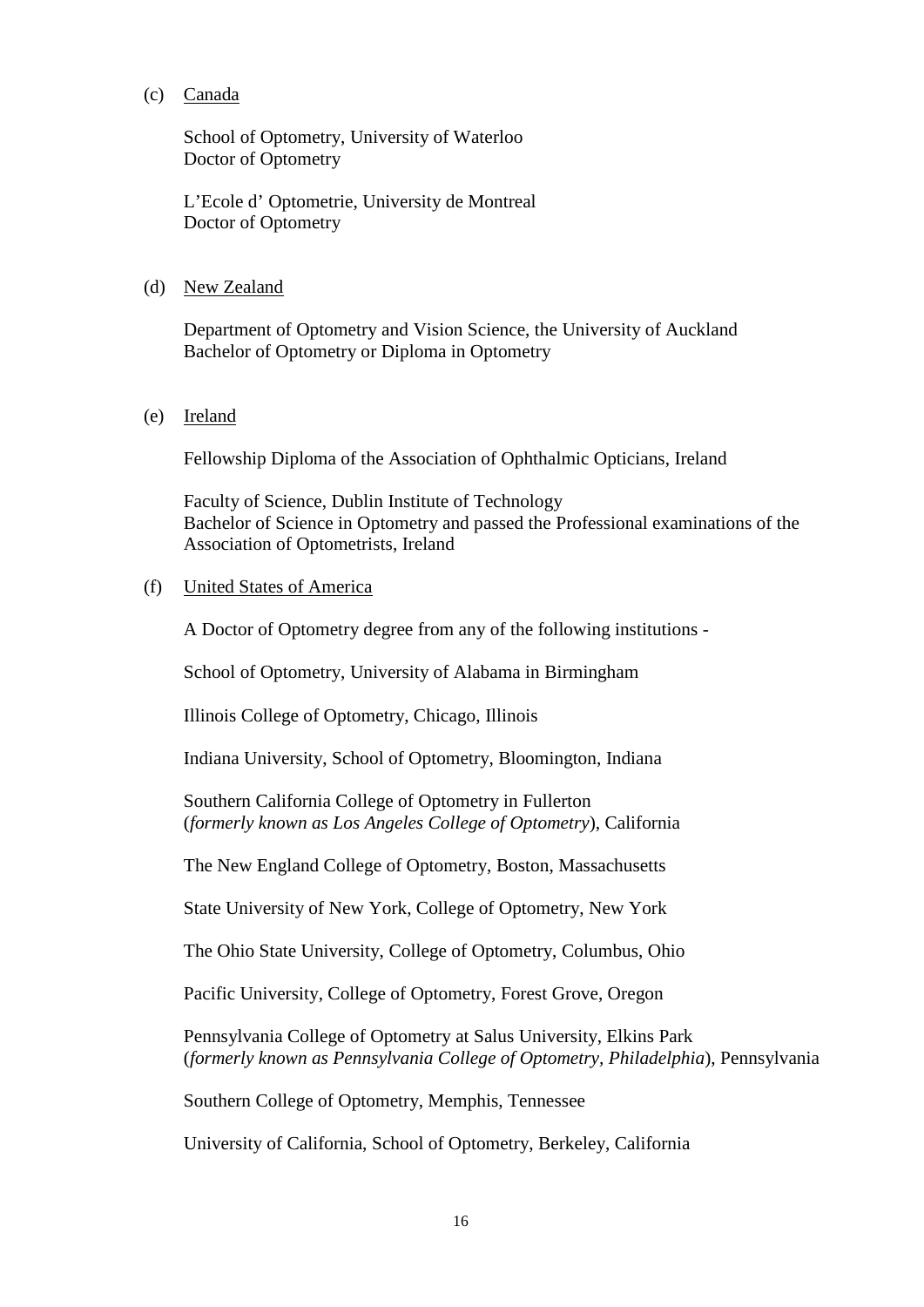University of Houston, College of Optometry, Houston, Texas

Inter American University of Puerto Rico, School Optometry, Puerto Rico

Ferris State University, Michigan College of Optometry, Michigan

Northeastern State University Oklahoma College of Optometry, Oklahoma

Nova Southeastern University, College of Optometry, Florida

University of Missouri-St. Louis, College of Optometry (*formerly known as School of Optometry*), Missouri

## E. Criteria for registration in Part III of the register under section  $12(1)(a)$  of the Ordinance

A person who holds a certification from the Board that he has passed an examination in refraction conducted by the Board under section 15A for the purposes of section 12(1)(a) of the Ordinance will be registered in Part III of the register.

#### F. Criteria for registration under section  $12(1)(c)$  of the Ordinance

A person who possesses very rich experience in practising optometry but who does not possess any formal qualifications may apply for registration under section 12(1)(c) of the Ordinance. The Supplementary Medical Professions Council will consider each application and determine in which part of the register the name of the successful applicant shall be entered based on the applicant's education, training, professional experience and skill. Each application will be considered on its own merits.

## G. Criteria for provisional registration under section 15 of the Ordinance

A person who has passed the Board examination on refraction or refraction and contact lens fitting leading to provisional registration will be admitted to Part IV of the register and permitted to practise refraction or refraction and contact lens fitting, as appropriate.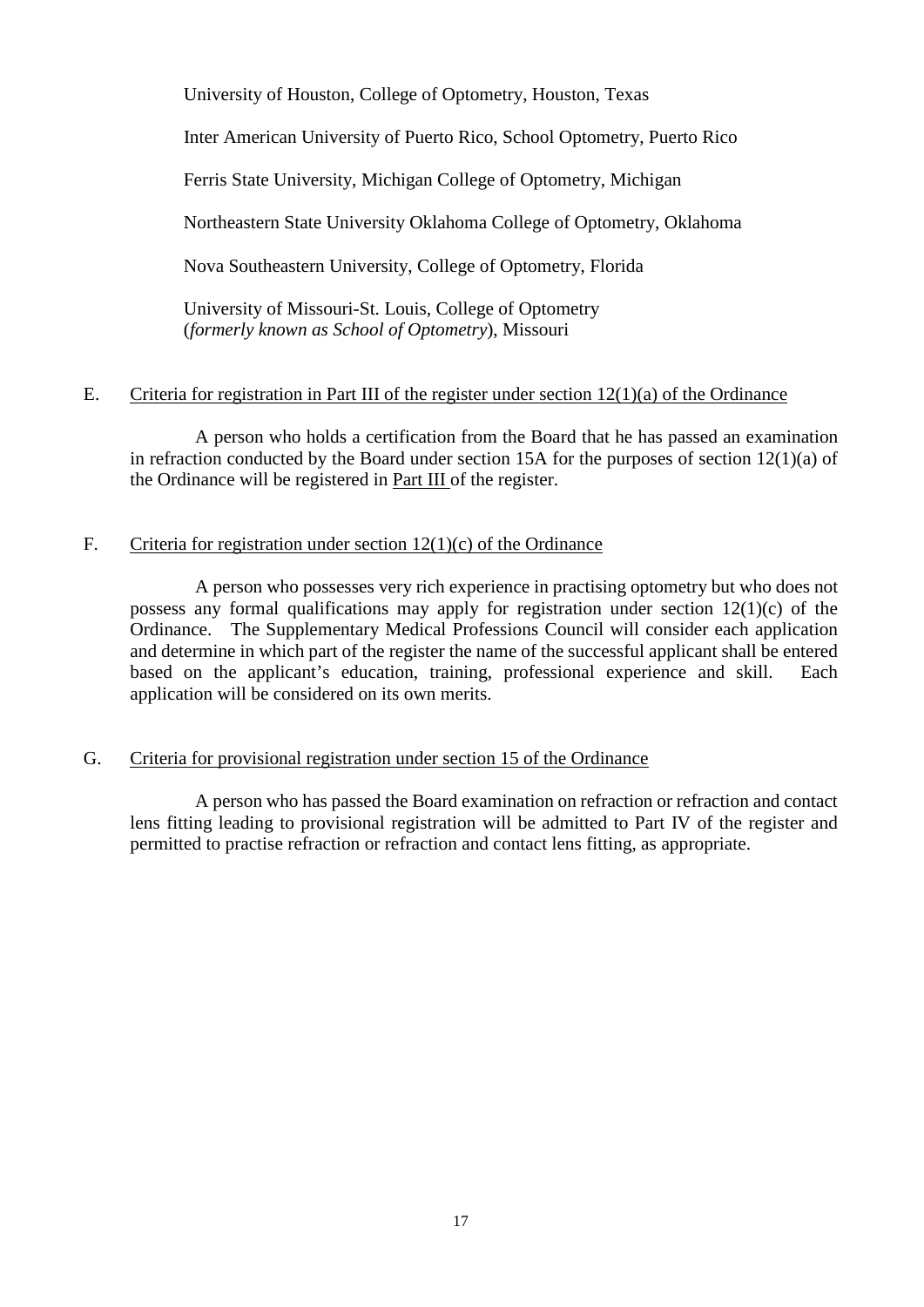Appendix V

Central Registration Office 17/F Wu Chung House 213 Queen's Road East Wan Chai Hong Kong

Dear Sir/Madam,

## Application for Practising Certificate

If my application for registration as an optometrist is granted, please treat this letter as my application for a practising certificate under section 16 of the Supplementary Medical Professions Ordinance Cap. 359.

Signature

Name

Hong Kong Identity Card / Passport No.

Date and the state of the state of the state of the state of the state of the state of the state of the state of the state of the state of the state of the state of the state of the state of the state of the state of the s

IMPORTANT NOTE : The need for a person practising optometry in Hong Kong to hold a valid practising certificate has become a mandatory requirement since 1 April 1996.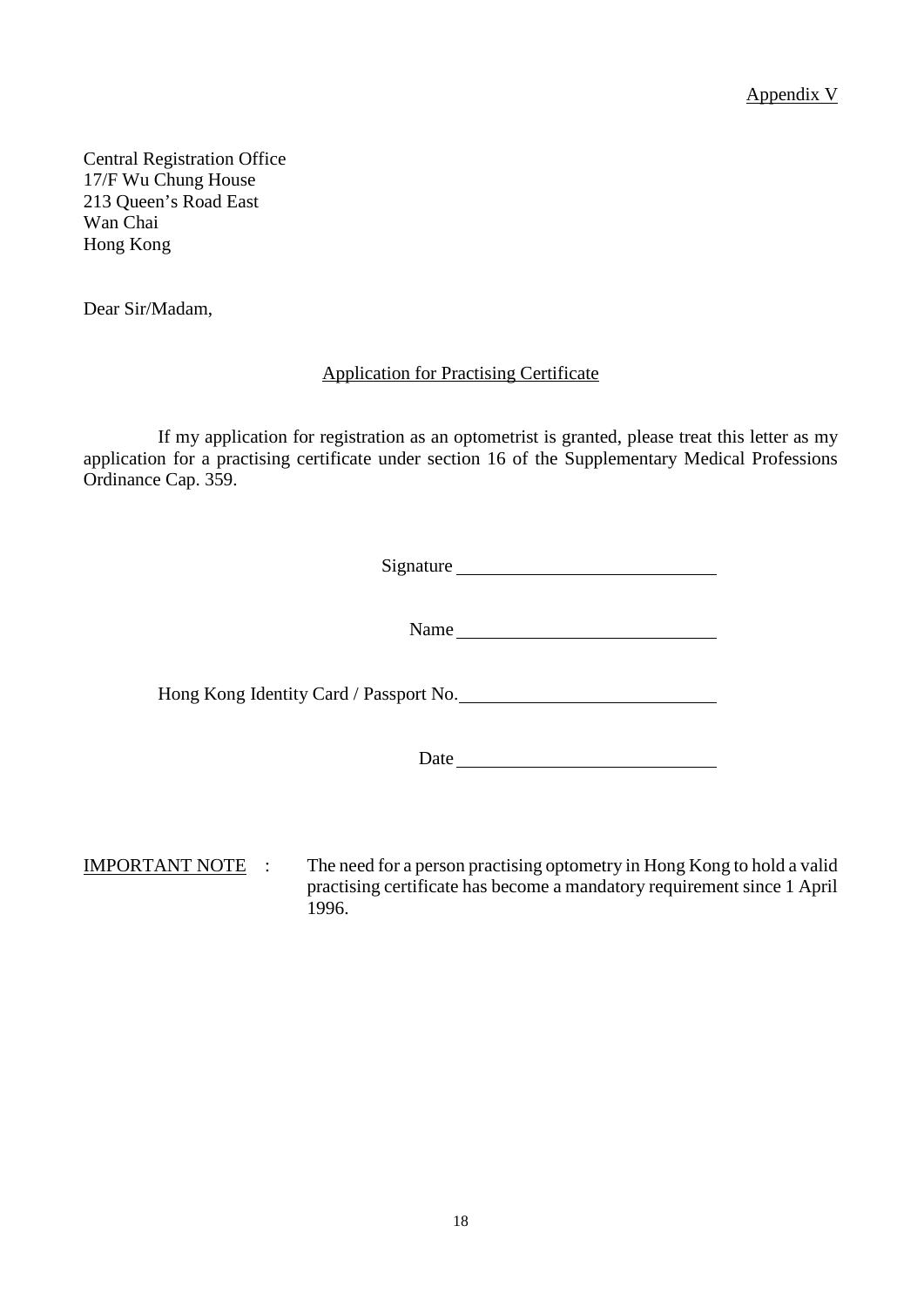# Appendix VI

| Name                                                                     | Name |
|--------------------------------------------------------------------------|------|
| Name $\qquad$                                                            | Name |
| Name $\frac{1}{\sqrt{1-\frac{1}{2}}\left\lceil \frac{1}{2}\right\rceil}$ | Name |
| Name                                                                     | Name |
| <b>Address</b>                                                           |      |